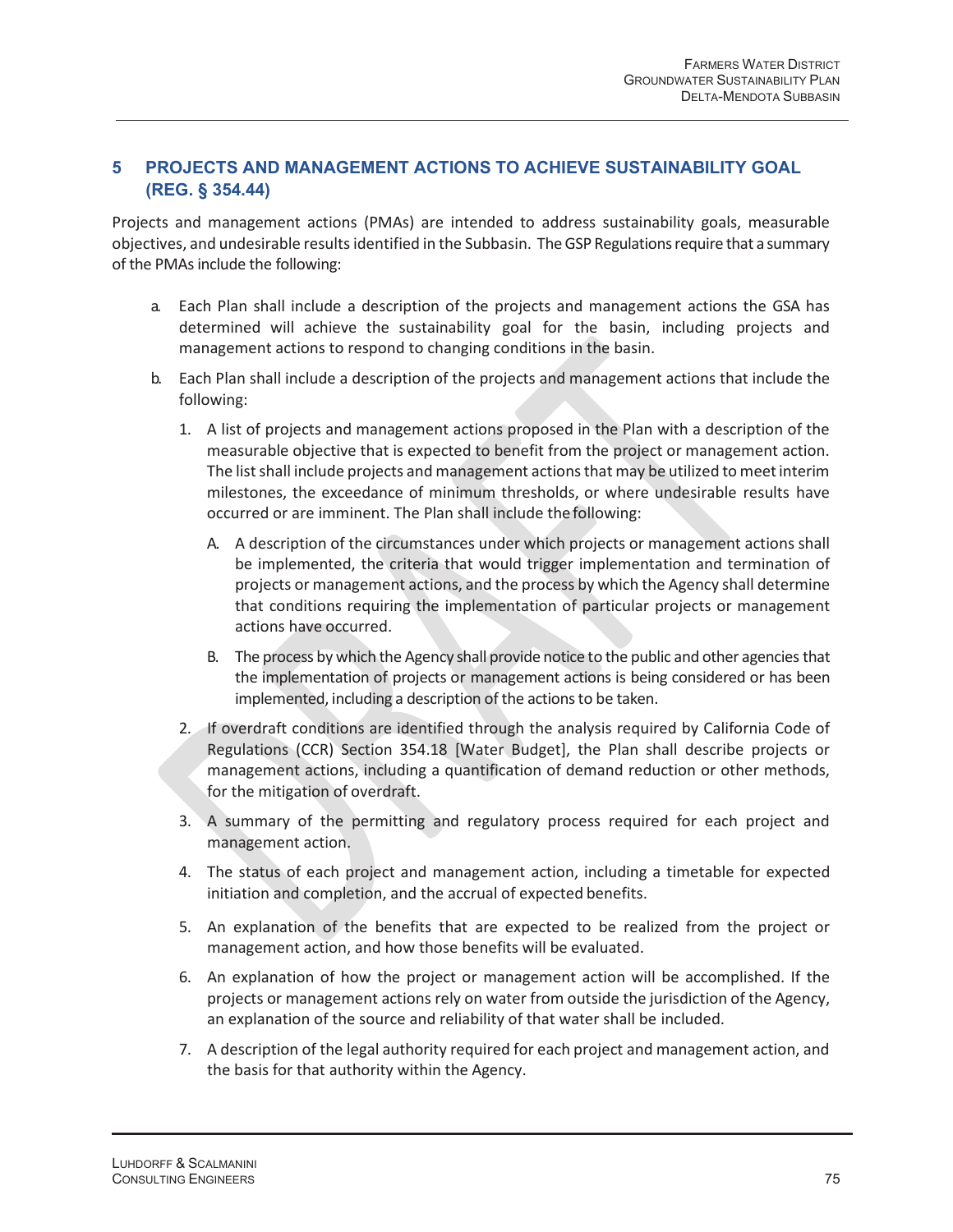- 8. A description of the estimated cost for each project and management action and a description of how the Agency plans to meet those costs.
- 9. A description of the management of groundwater extractions and recharge to ensure that chronic lowering of groundwater levels or depletion of supply during periods of drought is offset by increases in groundwater levels or storage during other periods.
- c. Projects and management actions shall be supported by best available information and best available science.
- d. An Agency shall take into account the level of uncertainty associated with the basin setting when developing projects or management actions" (GSP Regulations §354.44).

At present, the FWD GSA is projected to be sustainable during the planning and implementation period for all the sustainability indicators that are applicable for FWD. As a result, no PMAs, other than continued coordination with neighboring GSAs and Subbasins, have been formally developed for FWD where public notices have been made, benefits have been analyzed, or costs associated with the projects have been estimated. The following is a description of the types of PMAs FWD is likely to implement in the event of undesirable results. If undesirable results occur or are projected to occur over the GSP implementation period, subsequent GSP updates will consist of formally developed PMAs. For reference to other PMAs in the other GSAs located in the Subbasin, please refer to the other coordinated GSPs prepared for the Subbasin.

# **5.1 Targeted Pumping Reductions**

Based on current and projected groundwater conditions, a targeted pumping reduction plan has not been formally developed. Under the continuation of existing management of groundwater use, groundwater conditions are sustainable. In the event of extremely dry conditions and groundwater extractions that exceed sustainable levels, FWD will work to develop targeted pumping reductions to reduce undesirable results. The implementation of targeted pumping reductions will only apply due to undesirable results for groundwater levels, groundwater storage, groundwater quality, and subsidence.

#### 5.1.1 Measurable objective that is expected to benefit from the project or management action

Targeted pumping reductions will likely benefit all sustainability indicators. Reductions in pumping will allow groundwater levels, groundwater storage, and subsidence to recover to sustainable levels. Targeted reductions will also be useful for preventing the migration of contaminated groundwater.

#### 5.1.2 Circumstances for implementation

Targeted pumping reductions may occur when undesirable results occur for groundwater elevation, groundwater storage, subsidence, or groundwater quality. Undesirable results for interconnected surface waters will not trigger implementation.

# 5.1.3 Public noticing

No public notices have been made regarding targeted pumping reductions.